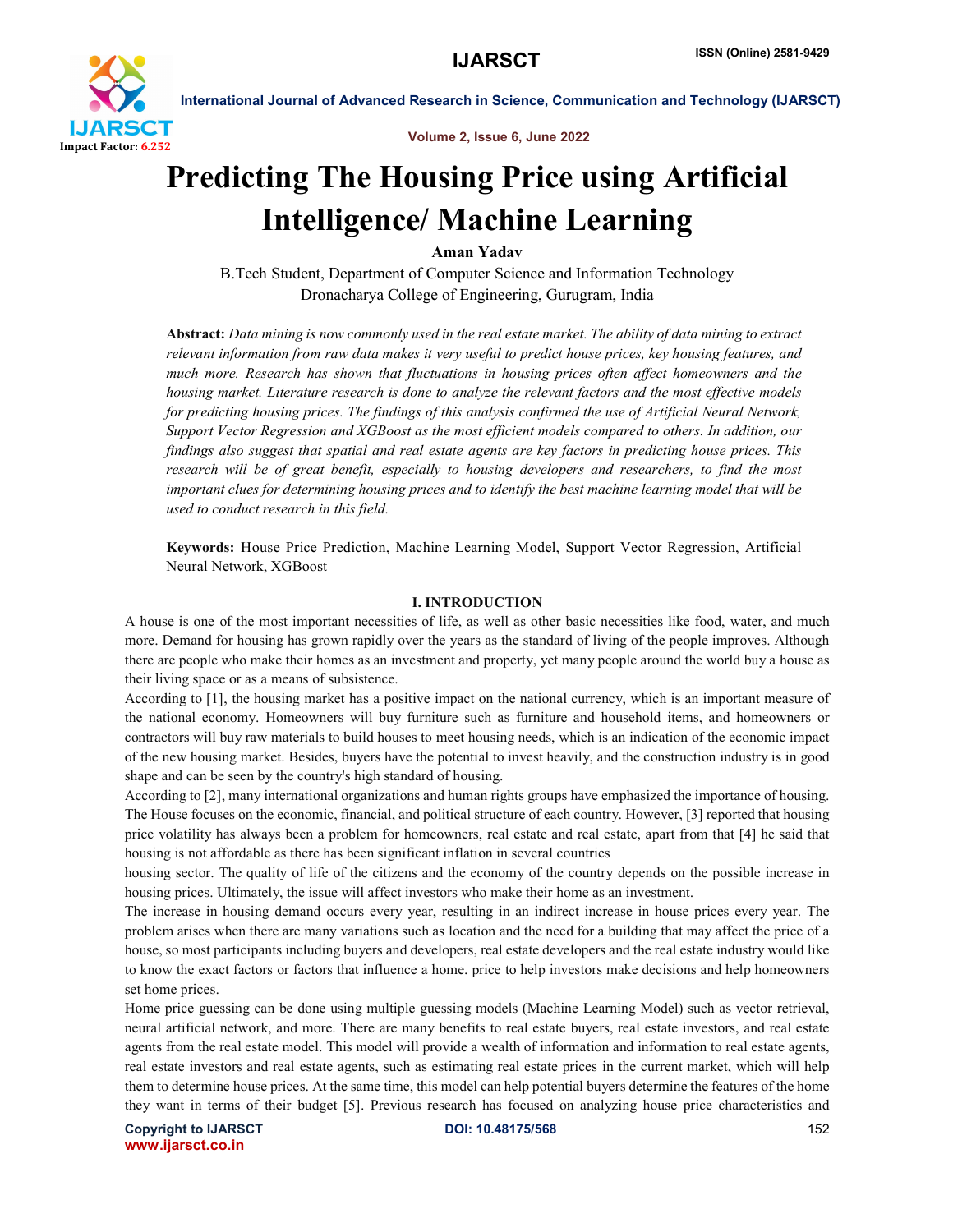

#### Volume 2, Issue 6, June 2022

predicting house prices based on a separate machine learning model. However, this article combines both the predictable house price and the properties together.

In this article, the literature review focuses on the pricing of home prices based on the machine learning model and analysis of the characteristics used primarily in previous research affecting house prices. This paper is organized as follows: the first phase summarizes the entire study. The second section describes the general characteristics used in real estate prices around the world. This was followed by a brief discussion of the machine learning model used in the previous study to predict house price. In the next section, the comprehensive results of the current model of house price forecast are considered. Finally, paragraph 5 and section 6 respectively provide the definition and conclusion of this comprehensive literature review..

# II. ATTRIBUTES

Home price forecasts can be divided into two categories, first with a focus on housing features, and second with a focus on the model used in the home price forecast. Many researchers have developed a model for predicting house prices, including [1, 3, 6-8].

The study by [9] analyzes existing housing prices in Jakarta, Indonesia using a conceptual model and a questionnaire. Based on the results, the factors or factors affecting the price of the house vary with the construction of each house in Jakarta, so accepting the validity of this analysis as the main objective of this study is to distinguish the feature or attributes that affect the house price. Various considerations influence the price of a home. According to [10], factors that influence housing prices can be divided into three categories: location, status and neighborhood status.

# A. Location

Location is considered the most important factor in determining the price of a house [6, 9-11]. [12] in his research he also recognized the importance of local attributes in determining the price of a house. Location area was subdivided into a fixed location attribute. All of these studies point to a close correlation between local features such as the distance from a nearby shopping mall, or an area that offers views of hills or the coast, and house prices.

# B. Structural

Another important factor influencing the price of a home is the design of a building or a particular study listed as factors (10, 13]. A building element is an element that people can identify, whether the number of bedrooms and bathrooms, or the basement, or garage and balcony. These building properties, which are often given to home builders or engineers to attract potential buyers, therefore meet the wishes of potential buyers. [14] In his previous research, building properties would be a major consideration for homeowners in deciding what to buy as such features represent their market value. In their previous research, [15] he stated that all these attributes are positively related to rising house prices [16].

# C. Neighbor

Neighbor attributes can be included in determining the price of the house. According to [13], the efficiency of public education, the social environment and the proximity to shopping malls often enhance local value. There is a significant increase in housing prices from the lower fifth category to the wealthy as predicted [16]. However, [13] research has found that these traits are often rooted in culture, as they do not apply in the same way to all cultures.

| <b>Previous Study</b>                  |                         |              |              |              |              |              | $[6] [3] [4] [17] [18] [19] [5] [10] [9]$ |              |              |              | Data Source |
|----------------------------------------|-------------------------|--------------|--------------|--------------|--------------|--------------|-------------------------------------------|--------------|--------------|--------------|-------------|
| Locational<br><b>Attributes</b>        | Access to shopping mall | $\checkmark$ |              |              | $\checkmark$ | ✓            |                                           | ◡            | $\checkmark$ |              |             |
|                                        | Access to schools       | $\checkmark$ |              |              | $\checkmark$ |              |                                           |              | ✓            | ✓            |             |
|                                        | Access to hospitals     |              |              |              | $\checkmark$ |              |                                           |              |              |              |             |
|                                        | <b>Restaurants</b>      |              |              |              | $\checkmark$ |              |                                           |              | ✓            | ✓            |             |
|                                        | Public Transportation   | $\checkmark$ |              | $\checkmark$ |              |              |                                           | $\checkmark$ | ✓            | $\checkmark$ | h           |
| <b>Structural</b><br><b>Attributes</b> | No of bedroom           | $\checkmark$ |              |              | $\checkmark$ |              |                                           | $\checkmark$ |              |              |             |
|                                        | No of bathroom          |              | $\checkmark$ |              |              | $\checkmark$ |                                           |              |              |              |             |
|                                        | Floor area              | ✓            |              |              |              |              |                                           |              |              |              |             |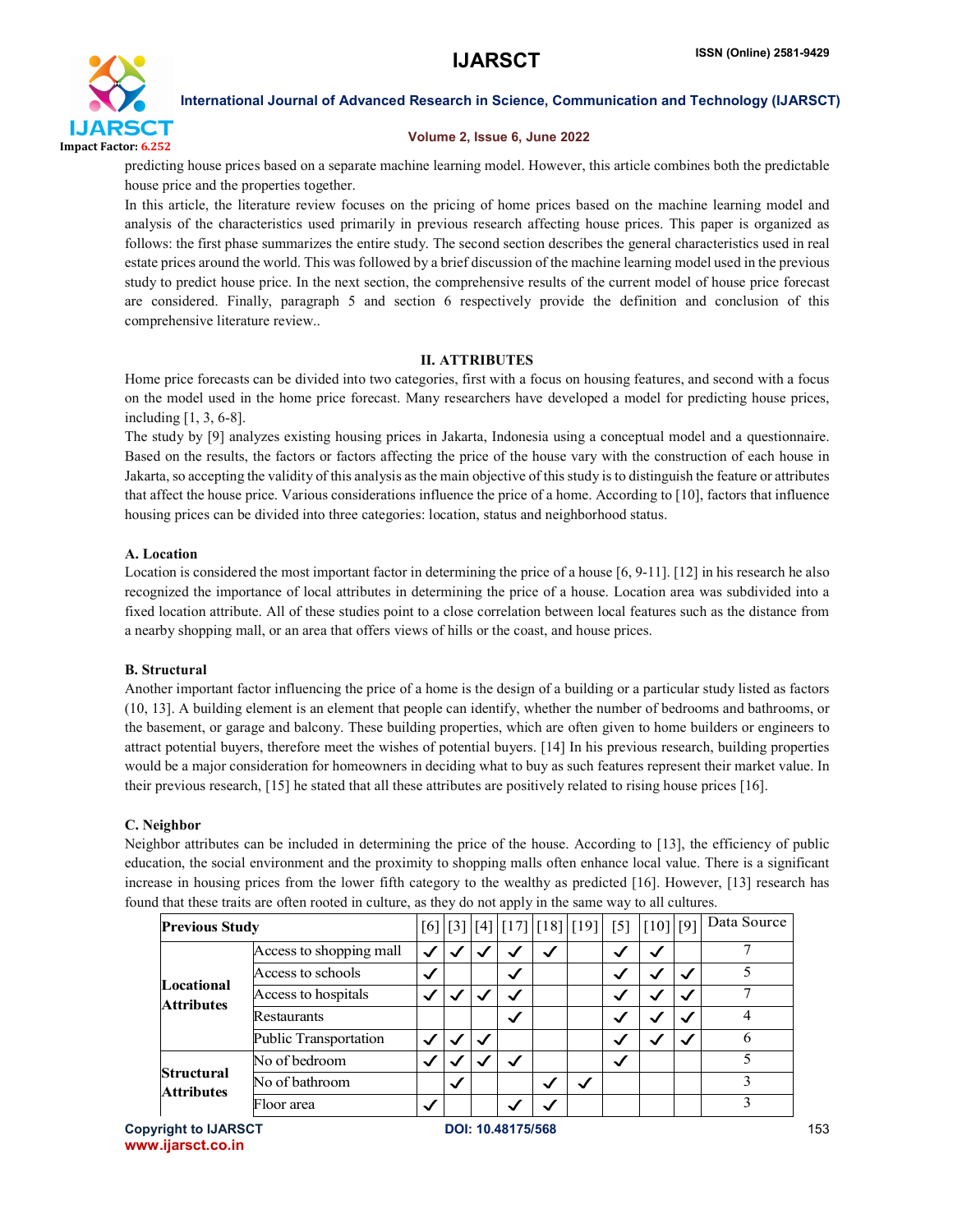

#### Volume 2, Issue 6, June 2022

|                 | Garage and patio         |              |              |   | ✓ |              |              |              | 3              |  |
|-----------------|--------------------------|--------------|--------------|---|---|--------------|--------------|--------------|----------------|--|
|                 | Property age housing     | $\checkmark$ |              | ✓ |   |              |              |              | 4              |  |
|                 | Lot size                 | √            |              |   |   | $\checkmark$ | $\checkmark$ |              |                |  |
| Neighborhoo     | Socio-economic variables |              | $\checkmark$ |   |   |              |              | $\checkmark$ | 3              |  |
|                 | Local government         |              |              |   |   |              |              |              | 0              |  |
|                 | Crime rates              |              |              |   |   |              |              |              | 0              |  |
| d<br>Attributes | Place of worship         |              |              |   |   | $\checkmark$ | $\checkmark$ |              | $\mathfrak{D}$ |  |
|                 | Pleasant landscape       | $\checkmark$ |              |   |   | $\checkmark$ |              |              | っ              |  |
|                 | Quiet atmosphere         | $\checkmark$ |              |   |   |              |              |              |                |  |
| Economic        | Income                   |              |              |   |   |              |              | $\checkmark$ |                |  |
| Attributes      | Cost of material         |              |              |   |   |              |              | $\checkmark$ |                |  |
|                 |                          |              |              |   |   |              |              |              |                |  |

Table 1. Summarization of Attributes used in Previous Study

Based on Table 1, it is clarified that spatial factors including store access, school access, hospital access, restaurants and public transport are the most used indicators for neighborly pricing and economy.

### III. MACHINE LEARNING MODEL

According to [20], the paradigm of assessing the need for housing can be divided into two categories which is the standard method and the advanced measurement method. A standard measurement scheme, which includes a recurring regression method and a gradual retrospective procedure, while a hedonic pricing tool, a synthetic neural network (ANN) and a spatial analysis framework is a pre-determined measurement method. The choice of model to be used to predict the price of the house is very important as there are a variety of models available. One of the most widely used models in this field of research is Regression Analysis which is used in many studies, including [3, 10, 21]. Another common model of real estate prices is Support Vector Regression (SVR) [7, 22, 23].

# A. Regression Analysis i. Hedonic Price Model

The housing market is a little different from the common good use. According to [13], the housing market is unique in that it reflects the characteristics of durability, flexibility and spatial harmony. Therefore, the hedonic method is chosen to accurately predict market differences. [24] conceived a hedonic model back in 1939, but this study became famous in the early 1960s with the full use of Zvi Griliches and Rosen [24]. In the early 1930's, the Court used this model to analyze the number of vehicles in terms of quality and quality. [25] hedonic has defined it as "the ambiguous prices of attributes and disclosures to economic actors based on the perceived value of different products and the specific number of its characteristics." After years of progress, Rosen used the method in the study of real estate prices and was often included in the real estate industry research [3].

Rosen's philosophy or model consists of two distinct categories. The reversal of the product price in its attributes is done in the first phase to calculate the total price of the component. The value of the asset will be determined in the first phase, but the function of the opposite need cannot be reproduced in this phase. Therefore, the second phase of the measurement is required to identify the function of the cross-reference that can be found in the first phase of the transparent price function.. In an earlier study, a study compared three commonly used house price measurement methods which are a simple standard method, a hedonic model, and a simulation method. The result found that when they were adopted in the housing market, the two most common methods and the matching method proved to be biased. Therefore, the hedonic model provides the highest results associated with those two versions that are often encountered [3].

Hedonic Price Model is a mathematical model that believes that value for space is the sum of all its features based on a hedonic market perspective..

# B. Multiple Linear Regression

Deviation analysis is a model used to determine the relationship between variables. To assess the relative affinity, a coefficient of integration or regression equation can be used [26]. Many retrospective models can determine which factors are most important for the different dependent definitions. Multiple retrospective analysis also allows for certain price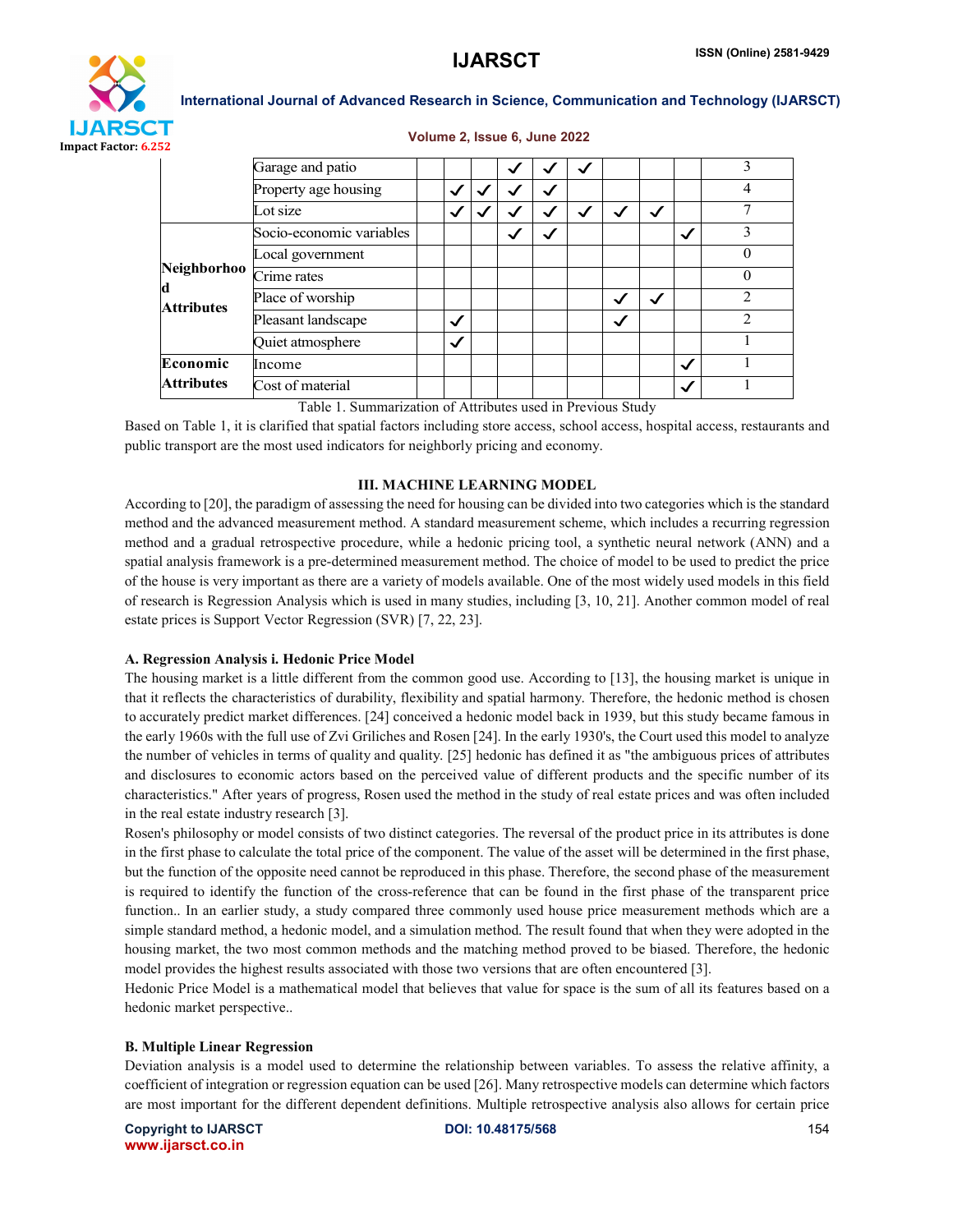

### Volume 2, Issue 6, June 2022

forecasts by capturing separate independent and dependent data. In [27], the dynamics of the multiple regression model can be seen when the value of the relationship between dependent and independent variables is measured. [28] use a regression model frequently to describe the development of independent variables with dependent variability.

This model can be achieved using house price as varied and dependent such as house prices, house size, building type, number of bedrooms, and much more. Therefore, house price is set as targeted variation or dependency, while other attributes are set as independent variables to determine the main variable by determining the relative coefficient of each attribute.

# Support Vector Regression

The back of the support vet is a predictable model based on SVM, a neural network that usually has a three-layer, powerful way of studying surveillance. The model is based on a subset of training data. The advantages of vector regression are that it can process indirect results, provide a single potential solution, and is able to overcome small sample learning problems [23].

The ability to generate market forecasts in a number of markets, including real estate, shows that this model can overcome non-linear retrieval problems and smaller sample learning problems. Furthermore, since this model was not dependent on distribution considerations, as well as the ability to map input feature, either linear or indirect, this model was often used in house price comparison [22]. Vector rotation offers significant advantages in many respects as this model can avoid over-equilibrium problems, while ensuring one good solution by minimizing structural hazards and potential risks [29].

In this field of research, retrospect vector support is used to collect location data, properties and spatial attributes...

# Artificial neural Network

In 1958, [30] formed a synthetic neural network known as ANN. Walter Pitts and Warren McCulloch published a paper entitled "A Logical Calculus of Imaginary Ideas in Nervous Activity" in 1943 that noted that the neural network could be created automatically, based on the role and structure of the biological neural network. In some studies, as this model often promotes learning, artificial neural networks are said to be artificial brain diagrams [31, 32].

The artificial neural network model is always selected when indirect attribute is involved. Real estate valuation should also use this model as real estate considerations are also not linear. Therefore, as in [32 - 35], their research produces a positive result, and therefore promises to provide an accurate predictive model using a synthetic neural network algorithm. This program, however, has very limited functionality. ANN can model complex non-linear relationships as house price forecasts include many non-line variables.

# Gradient Boost

Gradient boost was created [36] in 1999 and is a widely used machine learning algorithm due to its functionality, consistency and interpretation. Gradient boosting brings advanced features to a variety of machine learning tasks, such as multiple classification, click-through guess and level. With the advent of big data in recent years, gradient expansion is facing new challenges, especially in terms of balance between accuracy and performance [37]. There are a few parameters for increasing the gradient. To ensure a consistent balance between competence and familiarity, the following steps can be taken to select parameters: (1) Setting familiarity parameters (lambda, alpha), (2) lowering the level of learning and determining those correct parameters and [19].

# IV. RELATED WORK

A total of 14 articles were reviewed and evaluated to take into account all factors affecting the price of the house. [3] In his article he stated that the square footage of a house unit is the most important difference in predicting the price of a house, followed by the number of bathrooms and the number of bedrooms. In addition, research shows that the value of a house increases by 2.6% when the floor area of a house is raised by 100 square meters. They also conclude that there building's operating year is 1 year lower, the value increase by 0.3 percent. In addition, the price of a house would increase by 10.4 or 13.7 percent, with one more bedroom or one more bathroom.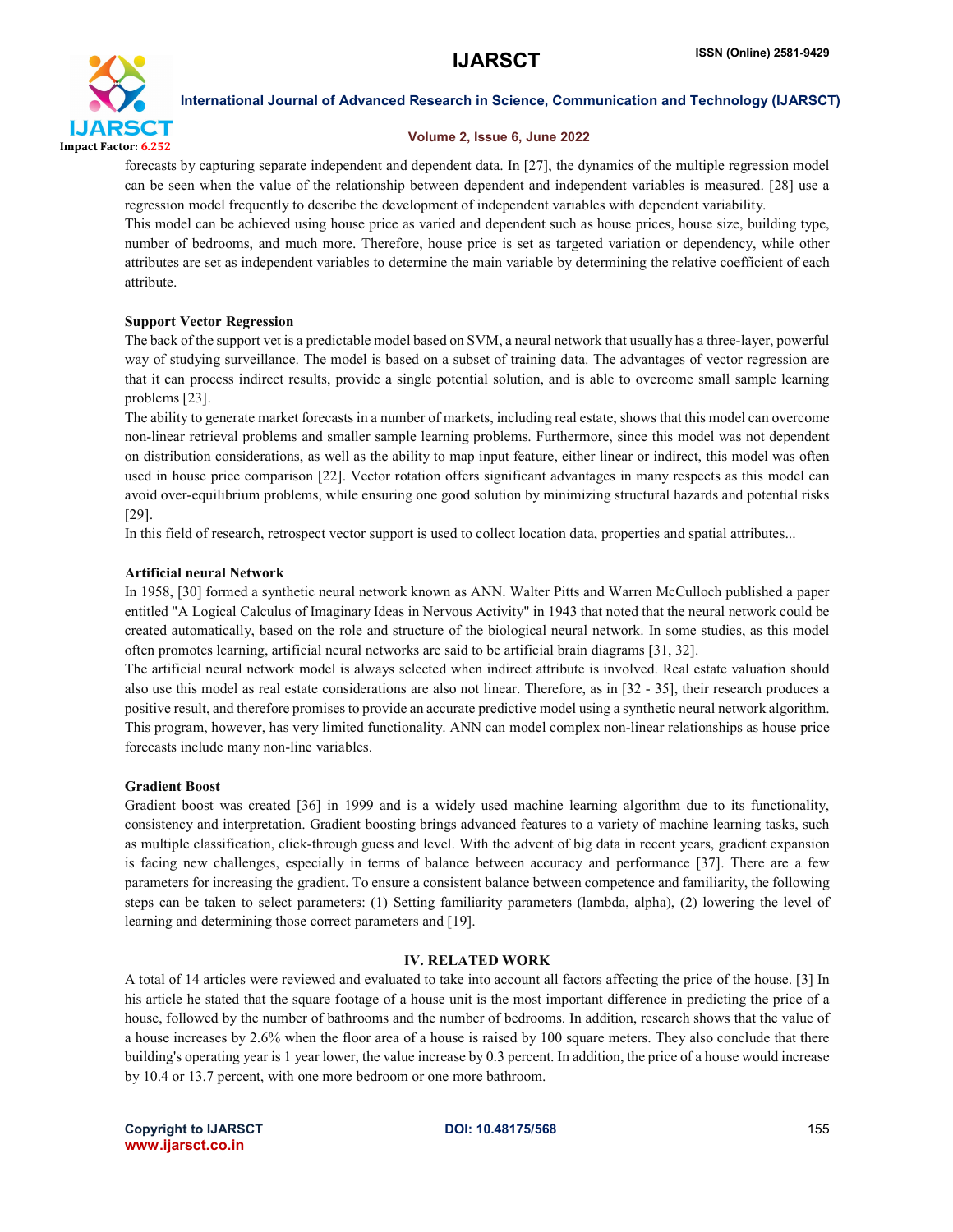

#### Volume 2, Issue 6, June 2022



Fig.1. Types of Attributes used in Previous Study

Since the previous reviewed study, 19 attributors are said to have been widely used by other researchers to assess house prices. Characteristics from 12 articles, shown in Fig. 1, both collected and presented in a bar graph. It is therefore clear what factors researchers have used most in determining housing prices. The number in the bar bar above represents folding pages that use attributes as a prediction.

The diagram above shows that the shopping mall, the hospital entrance and the size of the house are the main sources of housing. Recent research has dominated controversies over local features, including access to shopping malls and hospitals, as well as building features, including the number of bedrooms and the size of the house.

In fact, [16] defined the area as an important house price forecast. Local contribution to lower housing prices as predicted from first-class residential districts to fifth-class residential districts. [5] pointed out that the four most affected housing prices are hospitals, schools, campuses, and recreational parks, which can be incorporated into local features.

In comparison, 8 out of 14 studies used structural factors to determine housing prices, including the number of bedrooms, the number of bathrooms and the size of the house. [38] specified that the three main factors influencing house sales prices are the total of square feet, the overall efficiency and total number of bath units. These findings are consistent with [7] finding that the number of bedrooms and bathrooms and the price of a house have a significant relationship. In the same vein, [17] he emphasized that the additional floor, bedroom and bathroom add 13 percent, 16 percent and 2 percent of the total household value, respectively.

In addition to geographical and structural properties, many researchers use local attributes to determine house prices. This can be seen in [12], where he says that the influence of neighbors has affected the price of a house, because residents may prefer a better place today. Neighborhood factors include low crime rates, a pleasant environment and a peaceful atmosphere. These factors will determine whether the price of the house is high or low.

Although only a few researchers have chosen an economic indicator, which includes individual income and housing costs, as a factor in determining the price of a home, we acknowledge that economic analysts have a significant impact on house prices. [9] stated in his study that the price of a house can be determined based on the income of an individual because the government plays a role in determining the price of a house based on individual financial circumstances. [12] support this study by saying that the relationship between house price and income is important to define affordability. This is one of the reasons why every person can afford to rent or rent. An examination of the key factors affecting the price of the house is important and is related to the initial research question of this study.

After examining the key factors affecting house price determination, the mining data model (within the context of this study is a forecast model) can be used to estimate house price.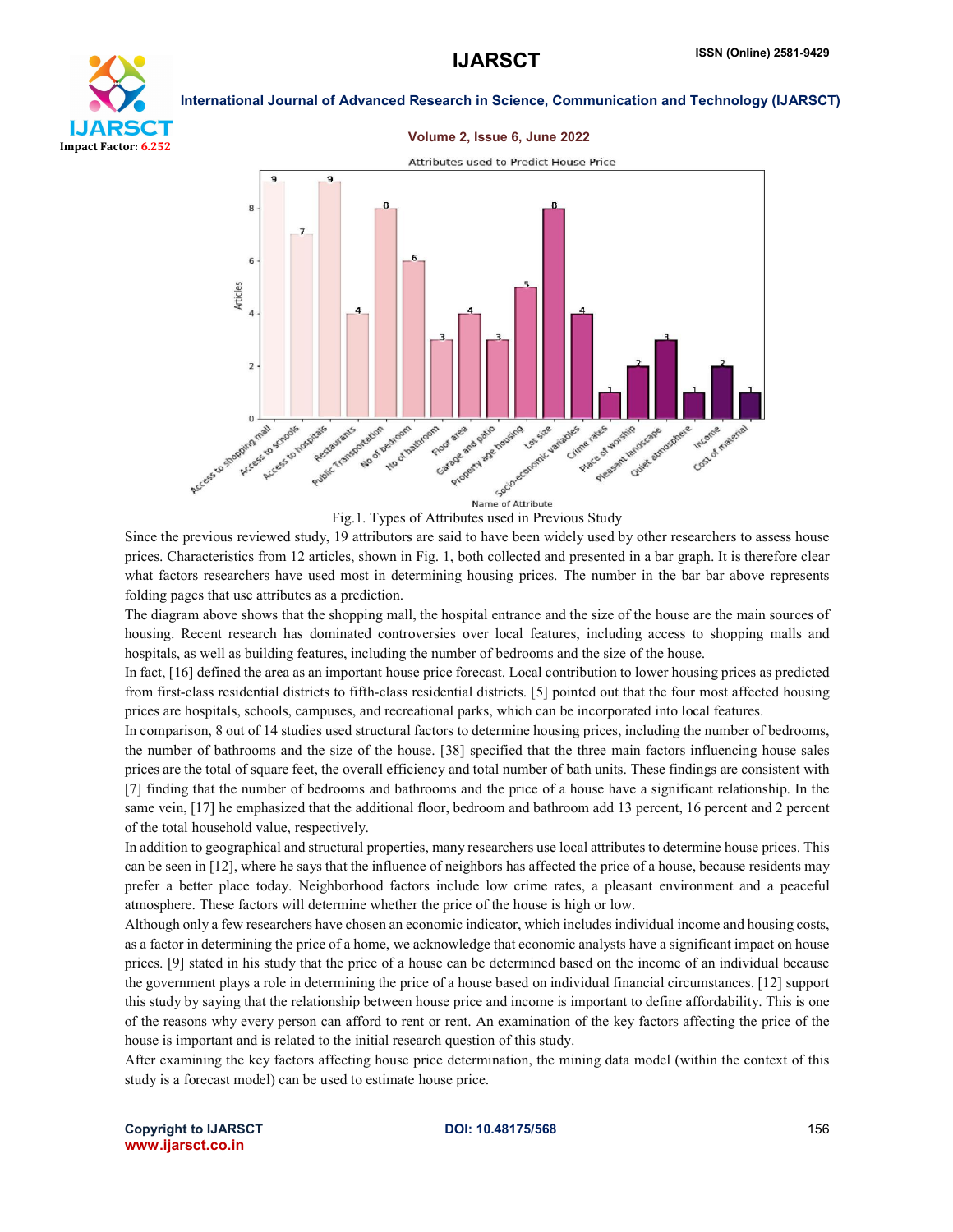

### Volume 2, Issue 6, June 2022

To predict house price, predictable models such as vector reduction support or artificial neural network were used. Predictable modeling uses data mining to predict what it saw during the research phase. Figure 2 shows the types of the predictive model used by researchers in a previous study. However, the four most popular speculation models, or more commonly known as dividers, are used by researchers to construct this predictive model which is multiple linear regression, support vector regression, artificial neural network and classifier gradient booster..



Name of Attribute Fig 2. Types of Predictive Model used in Previous Study

| $\frac{1}{2}$ $\frac{1}{2}$ $\frac{1}{2}$ $\frac{1}{2}$ $\frac{1}{2}$ $\frac{1}{2}$ $\frac{1}{2}$ $\frac{1}{2}$ $\frac{1}{2}$ $\frac{1}{2}$ $\frac{1}{2}$ $\frac{1}{2}$ $\frac{1}{2}$ $\frac{1}{2}$ $\frac{1}{2}$ $\frac{1}{2}$ $\frac{1}{2}$ $\frac{1}{2}$ $\frac{1}{2}$ $\frac{1}{2}$ $\frac{1}{2}$ $\frac{1}{2}$ |  |  |   |  |  |  |   |   |   |   |  |                                                                            |
|---------------------------------------------------------------------------------------------------------------------------------------------------------------------------------------------------------------------------------------------------------------------------------------------------------------------|--|--|---|--|--|--|---|---|---|---|--|----------------------------------------------------------------------------|
| <b>Previous study</b>                                                                                                                                                                                                                                                                                               |  |  |   |  |  |  |   |   |   |   |  | [38] [3] [7] [39] [34] [32] [40] [22] [10] [19] [41] [11] [23] Data Source |
| <b>Multiple Regression</b>                                                                                                                                                                                                                                                                                          |  |  |   |  |  |  | N |   | ◡ |   |  |                                                                            |
| <b>Support Vector</b>                                                                                                                                                                                                                                                                                               |  |  |   |  |  |  |   | ◡ |   |   |  |                                                                            |
| <b>Artificial Neural</b>                                                                                                                                                                                                                                                                                            |  |  | ◡ |  |  |  |   |   |   |   |  |                                                                            |
| <b>XGBoost</b>                                                                                                                                                                                                                                                                                                      |  |  |   |  |  |  |   |   |   | ◡ |  |                                                                            |
| $0.75 - 11$ $1.7 - 3.7 - 1.1$<br>$\cdots$<br>T11A <sub>0</sub><br>$\sim$ $\sim$                                                                                                                                                                                                                                     |  |  |   |  |  |  |   |   |   |   |  |                                                                            |

Table 2. Summarization of Predictive Model used in Previous Study

Table 2 shows that the most popular model used to predict house prices is to use multiple retrospective analysis. The hedonic price model was commonly used to distinguish key variables with another regression model, such as vector regression, multiple retrospective analysis and other models. At the time, the study conducted [38] selected XGBoost as the best model as it offers a lower RMSE value compared to other models in his study. Such an analysis is related to the second research questionnaire of this study.

### VI. CONCLUSION

This paper examined and analyzed current research on key aspects of real estate prices and analyzed data mining techniques used to predict house prices. Technically, affordable housing such as access to shopping malls or other facilities is often more expensive than rural homes with limited resources.

An accurate forecasting model will allow investors or real estate buyers to determine the real estate price and real estate developers to determine the affordable housing price. This paper discusses the characteristics used by previous researchers to predict house prices using various speculative models. Taken together, the survey results showed the power of SVR, ANN and XGBoost in predicting house prices. These models are developed based on a few installation features and work very well for house price. In conclusion, the impact of this study was intended to assist and assist other researchers in developing a real-life model that could easily and accurately predict house prices. More work on the real model should be done using what we have found to validate it.

Copyright to IJARSCT **DOI: 10.48175/568** 157 www.ijarsct.co.in